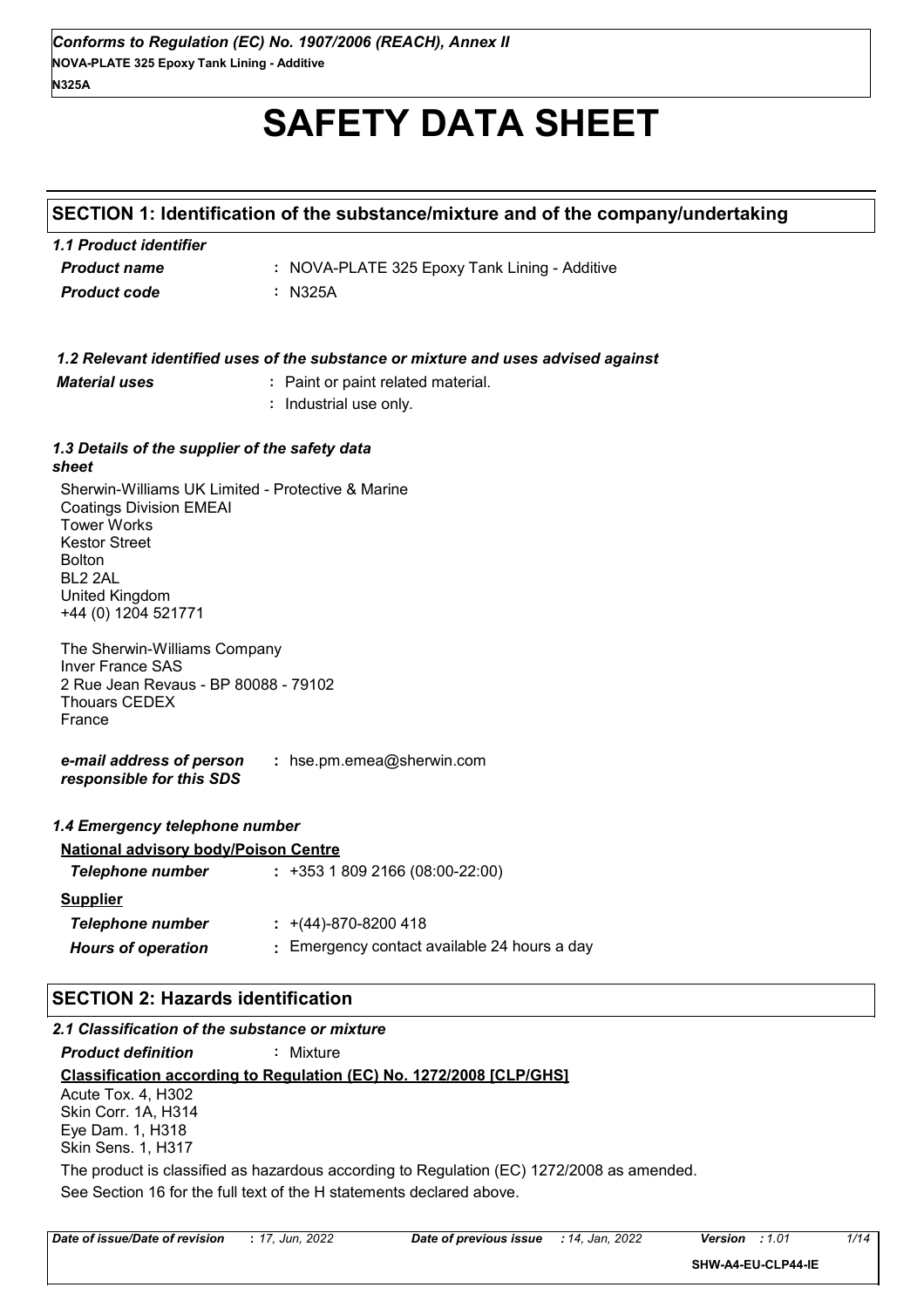## **SECTION 2: Hazards identification**

See Section 11 for more detailed information on health effects and symptoms.

#### *2.2 Label elements*

*Hazard pictograms* **:**



| <b>Signal word</b>                    | : Danger                                                                                                                                                                                                                                                                                                                                                                                                  |  |
|---------------------------------------|-----------------------------------------------------------------------------------------------------------------------------------------------------------------------------------------------------------------------------------------------------------------------------------------------------------------------------------------------------------------------------------------------------------|--|
| <b>Hazard statements</b>              | : Harmful if swallowed.<br>Causes severe skin burns and eye damage.<br>May cause an allergic skin reaction.                                                                                                                                                                                                                                                                                               |  |
| <b>Precautionary statements</b>       |                                                                                                                                                                                                                                                                                                                                                                                                           |  |
| <b>Prevention</b>                     | : Wear protective gloves, protective clothing and eye or face protection.                                                                                                                                                                                                                                                                                                                                 |  |
| <b>Response</b>                       | : IF INHALED: Immediately call a POISON CENTER or doctor. IF SWALLOWED:<br>Immediately call a POISON CENTER or doctor. IF ON SKIN (or hair): Take off<br>immediately all contaminated clothing. Rinse skin with water. Immediately call a<br>POISON CENTER or doctor. IF IN EYES: Rinse cautiously with water for several<br>minutes. Remove contact lenses, if present and easy to do. Continue rinsing. |  |
| <b>Storage</b>                        | : Not applicable.                                                                                                                                                                                                                                                                                                                                                                                         |  |
| <b>Disposal</b>                       | : Not applicable.                                                                                                                                                                                                                                                                                                                                                                                         |  |
| <b>Hazardous ingredients</b>          | : Phenylmethanol<br>1,2-Cyclohexanediamine                                                                                                                                                                                                                                                                                                                                                                |  |
| <b>Supplemental label</b><br>elements | : FOR INDUSTRIAL USE ONLY                                                                                                                                                                                                                                                                                                                                                                                 |  |

#### **Special packaging requirements**

Not applicable.

#### *2.3 Other hazards*

This mixture does not contain any substances that are assessed to be a PBT or a vPvB.

*Other hazards which do* **:** *not result in classification* : None known.

## **SECTION 3: Composition/information on ingredients**

*3.2 Mixture* **:**

| <b>Product/ingredient</b><br>name | <b>Identifiers</b>                                                                     | %                      | <b>Regulation (EC) No. 1272/2008 [CLP]</b>                                                                                                                |                    | Type  |
|-----------------------------------|----------------------------------------------------------------------------------------|------------------------|-----------------------------------------------------------------------------------------------------------------------------------------------------------|--------------------|-------|
| Phenylmethanol                    | IREACH #:<br>01-2119492630-38<br>EC: 202-859-9<br>CAS: 100-51-6<br>Index: 603-057-00-5 | ≥25 - ≤36              | Acute Tox. 4, H302<br>Acute Tox. 4, H332<br>Eye Irrit. 2, H319                                                                                            |                    | $[1]$ |
| 1,2-Cyclohexanediamine            | EC: 211-776-7<br>CAS: 694-83-7                                                         | $≥10 - ≤18$            | Acute Tox. 4, H302<br>Acute Tox. 4, H312<br>Acute Tox. 4, H332<br>Skin Corr. 1A, H314<br>Eye Dam. 1, H318<br><b>Skin Sens. 1, H317</b><br>STOT SE 3, H335 |                    | $[1]$ |
| Salicylic Acid                    | IEC: 200-712-3<br>CAS: 69-72-7                                                         | <3                     | Acute Tox. 4, H302<br>Eye Dam. 1, H318                                                                                                                    |                    | $[1]$ |
| Date of issue/Date of revision    | : 17, Jun, 2022                                                                        | Date of previous issue | : 14, Jan, 2022                                                                                                                                           | Version : 1.01     | 2/14  |
|                                   |                                                                                        |                        |                                                                                                                                                           | SHW-A4-EU-CLP44-IE |       |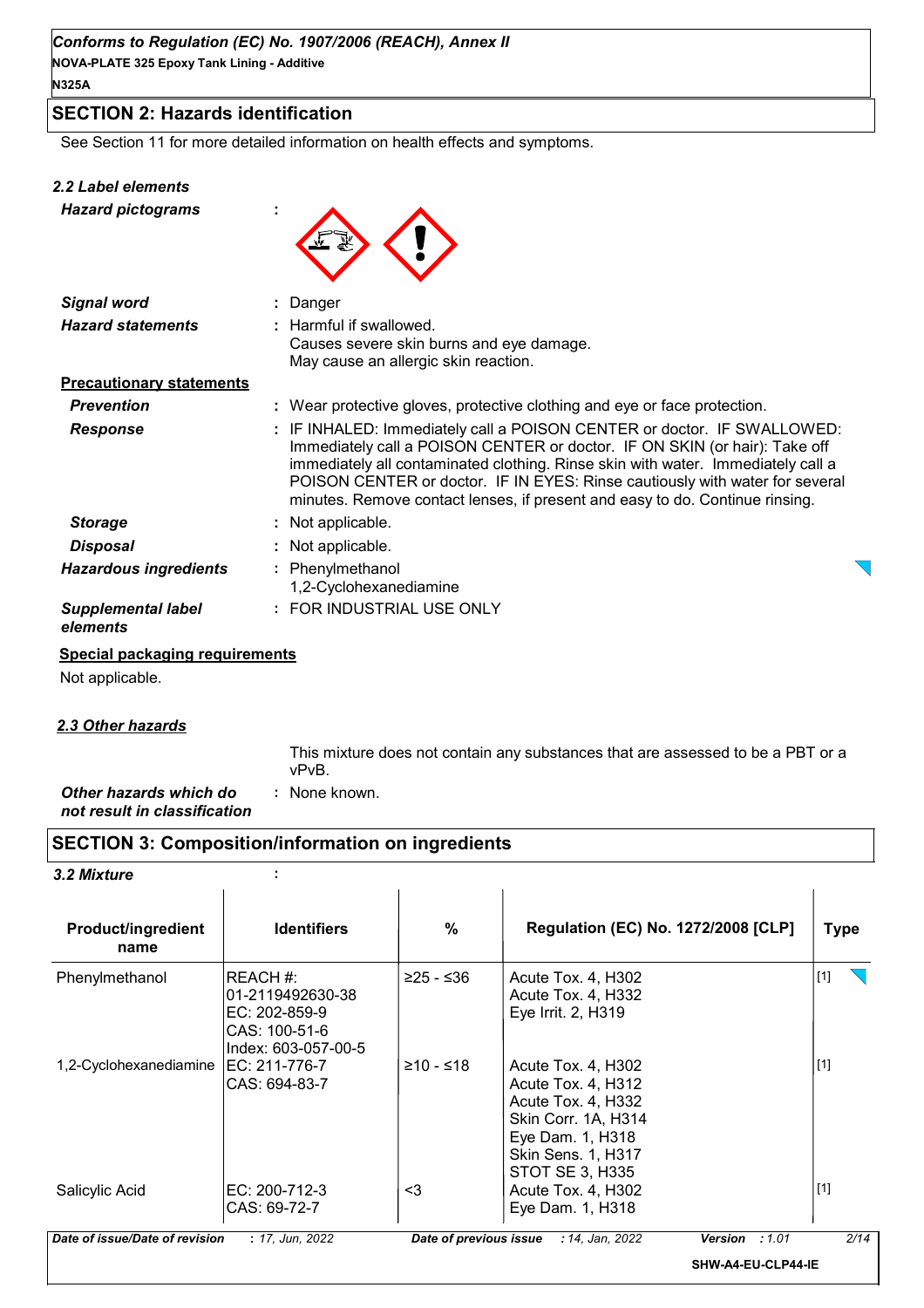#### **N325A**

## **SECTION 3: Composition/information on ingredients**

Index: 607-732-00-5 Repr. 2, H361d

There are no additional ingredients present which, within the current knowledge of the supplier and in the concentrations applicable, are classified as hazardous to health or the environment, are PBTs or vPvBs or have been assigned a workplace exposure limit and hence require reporting in this section.

**T**<sub>vpe</sub>

[1] Substance classified with a health or environmental hazard

[2] Substance with a workplace exposure limit

[3] Substance meets the criteria for PBT according to Regulation (EC) No. 1907/2006, Annex XIII

[4] Substance meets the criteria for vPvB according to Regulation (EC) No. 1907/2006, Annex XIII

[5] Substance of equivalent concern

[6] Additional disclosure due to company policy

Occupational exposure limits, if available, are listed in Section 8.

## **SECTION 4: First aid measures**

## *4.1 Description of first aid measures*

| <b>General</b>                    | : In all cases of doubt, or when symptoms persist, seek medical attention. Never give<br>anything by mouth to an unconscious person. If unconscious, place in recovery<br>position and seek medical advice.                                                                                                                                                                                                     |
|-----------------------------------|-----------------------------------------------------------------------------------------------------------------------------------------------------------------------------------------------------------------------------------------------------------------------------------------------------------------------------------------------------------------------------------------------------------------|
| Eye contact                       | : Check for and remove any contact lenses. Immediately flush eyes with running<br>water for at least 15 minutes, keeping eyelids open. Seek immediate medical<br>attention.                                                                                                                                                                                                                                     |
| <b>Inhalation</b>                 | : Remove to fresh air. Keep person warm and at rest. If not breathing, if breathing is<br>irregular or if respiratory arrest occurs, provide artificial respiration or oxygen by<br>trained personnel.                                                                                                                                                                                                          |
| <b>Skin contact</b>               | : Remove contaminated clothing and shoes. Wash skin thoroughly with soap and<br>water or use recognised skin cleanser. Do NOT use solvents or thinners.                                                                                                                                                                                                                                                         |
| <b>Ingestion</b>                  | : If swallowed, seek medical advice immediately and show the container or label.<br>Keep person warm and at rest. Do NOT induce vomiting.                                                                                                                                                                                                                                                                       |
| <b>Protection of first-aiders</b> | : No action shall be taken involving any personal risk or without suitable training. If it<br>is suspected that fumes are still present, the rescuer should wear an appropriate<br>mask or self-contained breathing apparatus. It may be dangerous to the person<br>providing aid to give mouth-to-mouth resuscitation. Wash contaminated clothing<br>thoroughly with water before removing it, or wear gloves. |

#### *4.2 Most important symptoms and effects, both acute and delayed*

There are no data available on the mixture itself. Procedure used to derive the classification according to Regulation (EC) No. 1272/2008 [CLP/GHS]. See Sections 2 and 3 for details.

Exposure to component solvent vapour concentrations in excess of the stated occupational exposure limit may result in adverse health effects such as mucous membrane and respiratory system irritation and adverse effects on the kidneys, liver and central nervous system. Symptoms and signs include headache, dizziness, fatigue, muscular weakness, drowsiness and, in extreme cases, loss of consciousness.

Solvents may cause some of the above effects by absorption through the skin. Repeated or prolonged contact with the mixture may cause removal of natural fat from the skin, resulting in non-allergic contact dermatitis and absorption through the skin.

If splashed in the eyes, the liquid may cause irritation and reversible damage.

Ingestion may cause nausea, diarrhea and vomiting.

This takes into account, where known, delayed and immediate effects and also chronic effects of components from short-term and long-term exposure by oral, inhalation and dermal routes of exposure and eye contact.

Contains cyclohex-1,2-ylenediamine. May produce an allergic reaction.

## *4.3 Indication of any immediate medical attention and special treatment needed*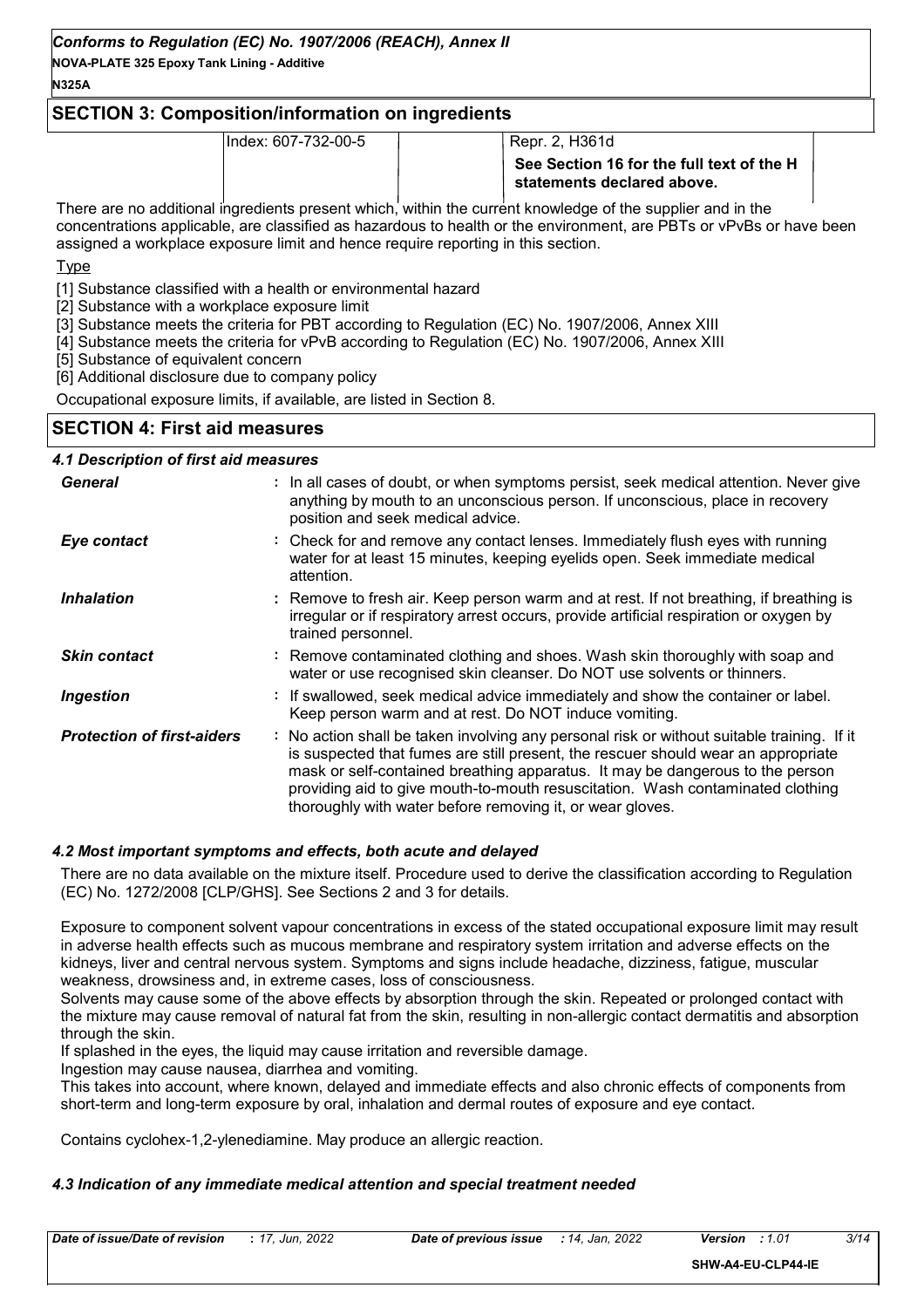## *Conforms to Regulation (EC) No. 1907/2006 (REACH), Annex II*

**NOVA-PLATE 325 Epoxy Tank Lining - Additive N325A**

## **SECTION 4: First aid measures**

| <b>Notes to physician</b>  | : In case of inhalation of decomposition products in a fire, symptoms may be delayed.<br>The exposed person may need to be kept under medical surveillance for 48 hours. |
|----------------------------|--------------------------------------------------------------------------------------------------------------------------------------------------------------------------|
| <b>Specific treatments</b> | : No specific treatment.                                                                                                                                                 |

See toxicological information (Section 11)

| <b>SECTION 5: Firefighting measures</b>         |                                                                                                         |  |  |  |
|-------------------------------------------------|---------------------------------------------------------------------------------------------------------|--|--|--|
| 5.1 Extinguishing media                         |                                                                                                         |  |  |  |
| <b>Suitable extinguishing</b><br>media          | : Recommended: alcohol-resistant foam, carbon dioxide, powders.                                         |  |  |  |
| <b>Unsuitable extinguishing</b><br>media        | : Do not use water jet.                                                                                 |  |  |  |
|                                                 | 5.2 Special hazards arising from the substance or mixture                                               |  |  |  |
| <b>Hazards from the</b><br>substance or mixture | : Fire will produce dense black smoke. Exposure to decomposition products may<br>cause a health hazard. |  |  |  |
| <b>Hazardous combustion</b>                     | : Decomposition products may include the following materials: carbon monoxide,                          |  |  |  |

#### *5.3 Advice for firefighters*

*products*

| <b>Special protective actions</b><br>for fire-fighters   | : Cool closed containers exposed to fire with water. Do not release runoff from fire to<br>drains or watercourses. |
|----------------------------------------------------------|--------------------------------------------------------------------------------------------------------------------|
| <b>Special protective</b><br>equipment for fire-fighters | : Fire-fighters should wear positive pressure self-contained breathing apparatus<br>(SCBA) and full turnout gear.  |

carbon dioxide, smoke, oxides of nitrogen.

## **SECTION 6: Accidental release measures**

| 6.1 Personal precautions, protective equipment and emergency procedures |  |                                                                                                                                                                                                                                                                                    |  |  |
|-------------------------------------------------------------------------|--|------------------------------------------------------------------------------------------------------------------------------------------------------------------------------------------------------------------------------------------------------------------------------------|--|--|
| For non-emergency<br>personnel                                          |  | : Exclude sources of ignition and ventilate the area. Avoid breathing vapour or mist.<br>Refer to protective measures listed in sections 7 and 8.                                                                                                                                  |  |  |
| For emergency responders :                                              |  | Keep unnecessary and unprotected personnel from entering.<br>If specialised clothing is required to deal with the spillage, take note of any<br>information in Section 8 on suitable and unsuitable materials. See also the<br>information in "For non-emergency personnel".       |  |  |
| <b>6.2 Environmental</b><br>precautions                                 |  | : Do not allow to enter drains or watercourses. If the product contaminates lakes,<br>rivers, or sewers, inform the appropriate authorities in accordance with local<br>regulations.                                                                                               |  |  |
| 6.3 Methods and material<br>for containment and<br>cleaning up          |  | : Contain and collect spillage with non-combustible, absorbent material e.g. sand,<br>earth, vermiculite or diatomaceous earth and place in container for disposal<br>according to local regulations (see Section 13). Preferably clean with a detergent.<br>Avoid using solvents. |  |  |
| 6.4 Reference to other<br>sections                                      |  | : See Section 1 for emergency contact information.<br>See Section 8 for information on appropriate personal protective equipment.<br>See Section 13 for additional waste treatment information.                                                                                    |  |  |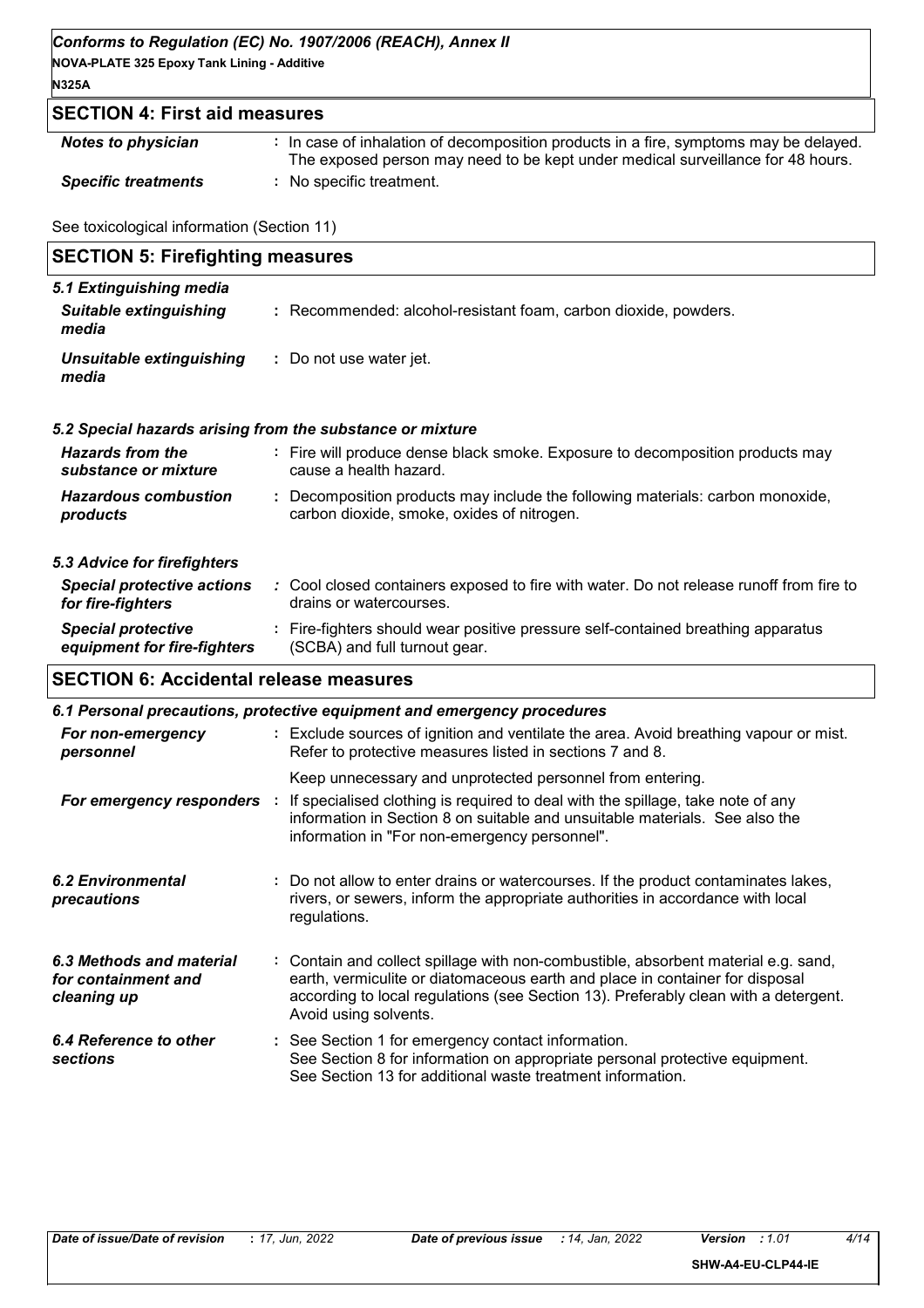#### **N325A**

## **SECTION 7: Handling and storage**

The information in this section contains generic advice and guidance. The list of Identified Uses in Section 1 should be consulted for any available use-specific information provided in the Exposure Scenario(s).

| <b>7.1 Precautions for safe</b><br>handling                            | : Prevent the creation of flammable or explosive concentrations of vapours in air and<br>avoid vapour concentrations higher than the occupational exposure limits.<br>In addition, the product should only be used in areas from which all naked lights and<br>other sources of ignition have been excluded. Electrical equipment should be<br>protected to the appropriate standard.<br>Mixture may charge electrostatically: always use earthing leads when transferring<br>from one container to another.<br>Operators should wear antistatic footwear and clothing and floors should be of the<br>conducting type.<br>Keep away from heat, sparks and flame. No sparking tools should be used.<br>Avoid contact with skin and eyes. Avoid the inhalation of dust, particulates, spray or<br>mist arising from the application of this mixture. Avoid inhalation of dust from<br>sanding.<br>Eating, drinking and smoking should be prohibited in areas where this material is<br>handled, stored and processed.<br>Put on appropriate personal protective equipment (see Section 8).<br>Never use pressure to empty. Container is not a pressure vessel.<br>Always keep in containers made from the same material as the original one.<br>Comply with the health and safety at work laws.<br>Do not allow to enter drains or watercourses.<br>Information on fire and explosion protection<br>Vapours are heavier than air and may spread along floors. Vapours may form<br>explosive mixtures with air.<br>When operators, whether spraying or not, have to work inside the spray booth,<br>ventilation is unlikely to be sufficient to control particulates and solvent vapour in all<br>cases. In such circumstances they should wear a compressed air-fed respirator<br>during the spraying process and until such time as the particulates and solvent<br>vapour concentration has fallen below the exposure limits. |
|------------------------------------------------------------------------|-------------------------------------------------------------------------------------------------------------------------------------------------------------------------------------------------------------------------------------------------------------------------------------------------------------------------------------------------------------------------------------------------------------------------------------------------------------------------------------------------------------------------------------------------------------------------------------------------------------------------------------------------------------------------------------------------------------------------------------------------------------------------------------------------------------------------------------------------------------------------------------------------------------------------------------------------------------------------------------------------------------------------------------------------------------------------------------------------------------------------------------------------------------------------------------------------------------------------------------------------------------------------------------------------------------------------------------------------------------------------------------------------------------------------------------------------------------------------------------------------------------------------------------------------------------------------------------------------------------------------------------------------------------------------------------------------------------------------------------------------------------------------------------------------------------------------------------------------------------------------------------------------------------------------------|
| 7.2 Conditions for safe<br>storage, including any<br>incompatibilities | : Store in accordance with local regulations.<br>Notes on joint storage<br>Keep away from: oxidising agents, strong alkalis, strong acids.<br>Additional information on storage conditions<br>Observe label precautions. Store in a dry, cool and well-ventilated area. Keep away<br>from heat and direct sunlight. Keep away from sources of ignition. No smoking.<br>Prevent unauthorised access. Containers that have been opened must be carefully<br>resealed and kept upright to prevent leakage.                                                                                                                                                                                                                                                                                                                                                                                                                                                                                                                                                                                                                                                                                                                                                                                                                                                                                                                                                                                                                                                                                                                                                                                                                                                                                                                                                                                                                       |
|                                                                        | Contaminated absorbent material may pose the same hazard as the spilt product.<br>Store in closed original container at temperatures between 5°C and 25°C.                                                                                                                                                                                                                                                                                                                                                                                                                                                                                                                                                                                                                                                                                                                                                                                                                                                                                                                                                                                                                                                                                                                                                                                                                                                                                                                                                                                                                                                                                                                                                                                                                                                                                                                                                                    |
| 7.3 Specific end use(s)                                                |                                                                                                                                                                                                                                                                                                                                                                                                                                                                                                                                                                                                                                                                                                                                                                                                                                                                                                                                                                                                                                                                                                                                                                                                                                                                                                                                                                                                                                                                                                                                                                                                                                                                                                                                                                                                                                                                                                                               |
| <b>Recommendations</b>                                                 | : Not available.                                                                                                                                                                                                                                                                                                                                                                                                                                                                                                                                                                                                                                                                                                                                                                                                                                                                                                                                                                                                                                                                                                                                                                                                                                                                                                                                                                                                                                                                                                                                                                                                                                                                                                                                                                                                                                                                                                              |
| <b>Industrial sector specific</b><br>solutions                         | : Not available.                                                                                                                                                                                                                                                                                                                                                                                                                                                                                                                                                                                                                                                                                                                                                                                                                                                                                                                                                                                                                                                                                                                                                                                                                                                                                                                                                                                                                                                                                                                                                                                                                                                                                                                                                                                                                                                                                                              |

Good housekeeping standards, regular safe removal of waste materials and regular maintenance of spray booth filters will minimise the risks of spontaneous combustion and other fire hazards.

*Before use of this material please refer to the Exposure Scenario(s) if attached for the specific end use, control measures and additional PPE considerations.*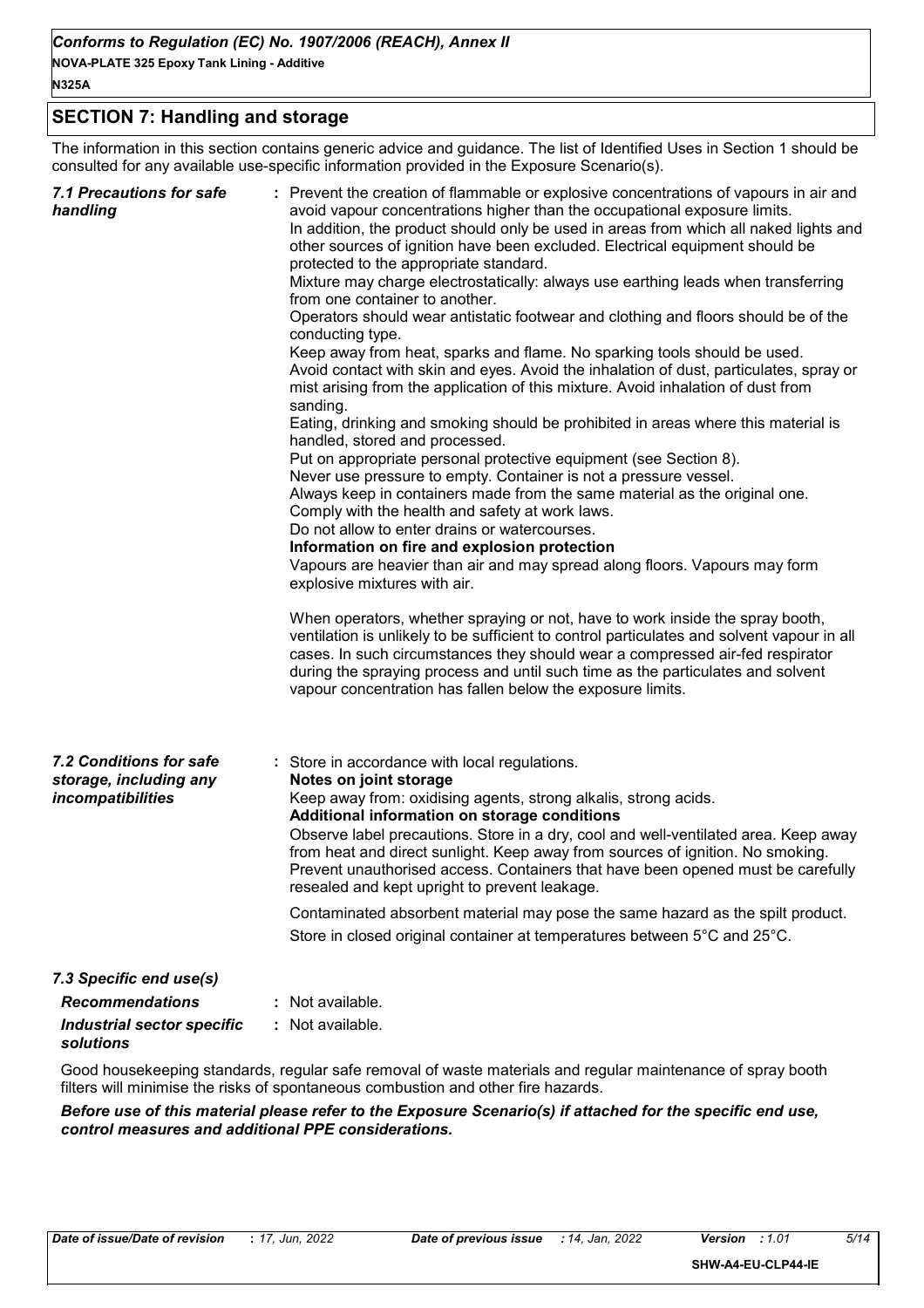## **SECTION 8: Exposure controls/personal protection**

The information in this section contains generic advice and guidance. The list of Identified Uses in Section 1 should be consulted for any available use-specific information provided in the Exposure Scenario(s).

#### *8.1 Control parameters*

## **Occupational exposure limits**

No exposure limit value known.

| <b>Recommended monitoring</b><br>procedures | : If this product contains ingredients with exposure limits, personal, workplace<br>atmosphere or biological monitoring may be required to determine the effectiveness<br>of the ventilation or other control measures and/or the necessity to use respiratory<br>protective equipment. Reference should be made to monitoring standards, such as<br>the following: European Standard EN 689 (Workplace atmospheres - Guidance for<br>the assessment of exposure by inhalation to chemical agents for comparison with<br>limit values and measurement strategy) European Standard EN 14042 (Workplace<br>atmospheres - Guide for the application and use of procedures for the assessment<br>of exposure to chemical and biological agents) European Standard EN 482<br>(Workplace atmospheres - General requirements for the performance of procedures<br>for the measurement of chemical agents) Reference to national guidance<br>documents for methods for the determination of hazardous substances will also be<br>required. |
|---------------------------------------------|------------------------------------------------------------------------------------------------------------------------------------------------------------------------------------------------------------------------------------------------------------------------------------------------------------------------------------------------------------------------------------------------------------------------------------------------------------------------------------------------------------------------------------------------------------------------------------------------------------------------------------------------------------------------------------------------------------------------------------------------------------------------------------------------------------------------------------------------------------------------------------------------------------------------------------------------------------------------------------------------------------------------------------|
|---------------------------------------------|------------------------------------------------------------------------------------------------------------------------------------------------------------------------------------------------------------------------------------------------------------------------------------------------------------------------------------------------------------------------------------------------------------------------------------------------------------------------------------------------------------------------------------------------------------------------------------------------------------------------------------------------------------------------------------------------------------------------------------------------------------------------------------------------------------------------------------------------------------------------------------------------------------------------------------------------------------------------------------------------------------------------------------|

**:** Regular monitoring of all work areas should be carried out at all times, including areas that may not be equally ventilated.

#### **DNELs/DMELs**

No DNELs/DMELs available.

#### **PNECs**

No PNECs available

| 8.2 Exposure controls                      |                                                                                                                                                                                                                                                                                                                                                                                                                                                                                                                                                                                                                                                                                                                                                                                                                                 |
|--------------------------------------------|---------------------------------------------------------------------------------------------------------------------------------------------------------------------------------------------------------------------------------------------------------------------------------------------------------------------------------------------------------------------------------------------------------------------------------------------------------------------------------------------------------------------------------------------------------------------------------------------------------------------------------------------------------------------------------------------------------------------------------------------------------------------------------------------------------------------------------|
| <b>Appropriate engineering</b><br>controls | : Provide adequate ventilation. Where reasonably practicable, this should be<br>achieved by the use of local exhaust ventilation and good general extraction. If<br>these are not sufficient to maintain concentrations of particulates and solvent<br>vapours below the OEL, suitable respiratory protection must be worn.                                                                                                                                                                                                                                                                                                                                                                                                                                                                                                     |
|                                            | : Users are advised to consider national Occupational Exposure Limits or other<br>equivalent values.                                                                                                                                                                                                                                                                                                                                                                                                                                                                                                                                                                                                                                                                                                                            |
| Individual protection measures             |                                                                                                                                                                                                                                                                                                                                                                                                                                                                                                                                                                                                                                                                                                                                                                                                                                 |
| <b>Hygiene measures</b>                    | : Wash hands, forearms and face thoroughly after handling chemical products, before<br>eating, smoking and using the lavatory and at the end of the working period.<br>Appropriate techniques should be used to remove potentially contaminated clothing.<br>Contaminated work clothing should not be allowed out of the workplace. Wash<br>contaminated clothing before reusing. Ensure that eyewash stations and safety<br>showers are close to the workstation location.                                                                                                                                                                                                                                                                                                                                                     |
| <b>Eye/face protection</b>                 | : Use safety eyewear designed to protect against splash of liquids.                                                                                                                                                                                                                                                                                                                                                                                                                                                                                                                                                                                                                                                                                                                                                             |
| <b>Skin protection</b>                     |                                                                                                                                                                                                                                                                                                                                                                                                                                                                                                                                                                                                                                                                                                                                                                                                                                 |
| <b>Hand protection</b>                     | : Wear suitable gloves tested to EN374.                                                                                                                                                                                                                                                                                                                                                                                                                                                                                                                                                                                                                                                                                                                                                                                         |
| <b>Gloves</b>                              | : Gloves for term exposure/splash protection (less than 10 min):Nitrile>0.12 mm<br>Gloves for splash protection need to be changed immediately when in contact with<br>chemicals.<br>Gloves for repeated or prolonged exposure (breakthrough time > 240 min.) When<br>the hazardous ingredients in Section 3 contain any of the following: Aromatic<br>solvents (Xylene, Toluene) or Aliphatic solvents or Mineral Oil use: Polyvinyl alcohol<br>(PVA) gloves 0.2-0.3 mm Otherwise use: Butyl gloves >0.3 mm For long term<br>exposure or spills (breakthrough time >480 min.): Use PE laminated gloves as<br>under gloves<br>Due to many conditions (e.g. temperature, abrasion) the practical usage of a<br>chemical protective glove in practice may be much shorter than the permeation time<br>determined through testing. |
| Date of issue/Date of revision             | $.47 \; \mu m \; 2022$<br>6/11<br>Data of provious issue $-14$ lan 2022<br>$V$ greign $\cdot$ 1.01                                                                                                                                                                                                                                                                                                                                                                                                                                                                                                                                                                                                                                                                                                                              |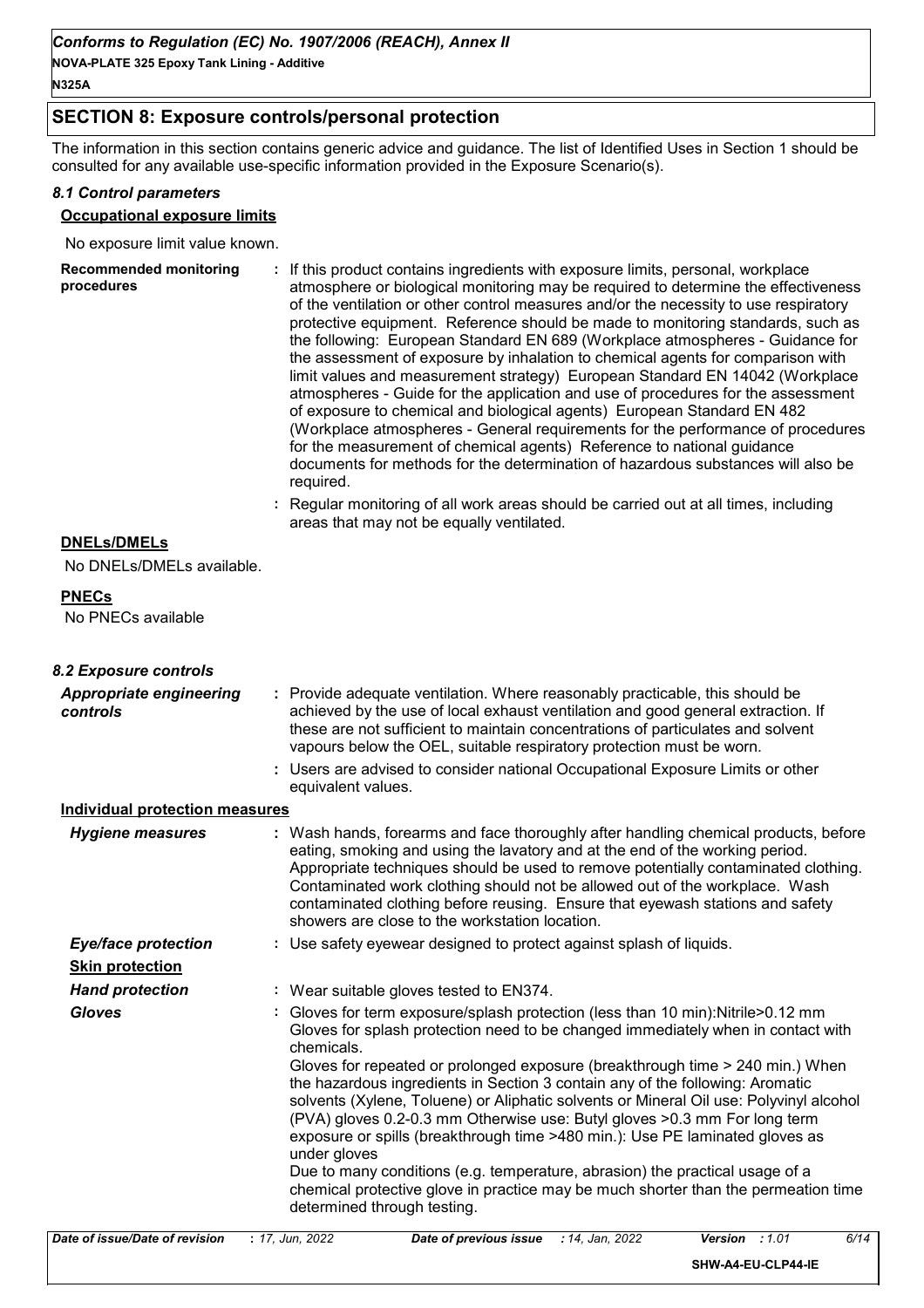## **SECTION 8: Exposure controls/personal protection**

|                                           | The recommendation for the type or types of glove to usewhen handling this product<br>is based on information from the following source: Solvent resin manufacturers and<br>European Solvents Industry Group (ESIG).                                                                                                                                                                                                                                                                                                                                                                                                                                                                                                                                                                                                              |
|-------------------------------------------|-----------------------------------------------------------------------------------------------------------------------------------------------------------------------------------------------------------------------------------------------------------------------------------------------------------------------------------------------------------------------------------------------------------------------------------------------------------------------------------------------------------------------------------------------------------------------------------------------------------------------------------------------------------------------------------------------------------------------------------------------------------------------------------------------------------------------------------|
|                                           | There is no one glove material or combination of materials that will give unlimited<br>resistance to any individual or combination of chemicals.<br>The breakthrough time must be greater than the end use time of the product.<br>The instructions and information provided by the glove manufacturer on use,<br>storage, maintenance and replacement must be followed.<br>Gloves should be replaced regularly and if there is any sign of damage to the glove<br>material.<br>Always ensure that gloves are free from defects and that they are stored and used<br>correctly.<br>The performance or effectiveness of the glove may be reduced by physical/chemical<br>damage and poor maintenance.<br>Barrier creams may help to protect the exposed areas of the skin but should not be<br>applied once exposure has occurred. |
|                                           | The user must check that the final choice of type of glove selected for handling this<br>product is the most appropriate and takes into account the particular conditions of<br>use, as included in the user's risk assessment.                                                                                                                                                                                                                                                                                                                                                                                                                                                                                                                                                                                                   |
| <b>Body protection</b>                    | : Personnel should wear antistatic clothing made of natural fibres or of high-<br>temperature-resistant synthetic fibres.                                                                                                                                                                                                                                                                                                                                                                                                                                                                                                                                                                                                                                                                                                         |
|                                           | : Personal protective equipment for the body should be selected based on the task<br>being performed and the risks involved and should be approved by a specialist<br>before handling this product.                                                                                                                                                                                                                                                                                                                                                                                                                                                                                                                                                                                                                               |
| <b>Other skin protection</b>              | : Appropriate footwear and any additional skin protection measures should be<br>selected based on the task being performed and the risks involved and should be<br>approved by a specialist before handling this product.                                                                                                                                                                                                                                                                                                                                                                                                                                                                                                                                                                                                         |
| <b>Respiratory protection</b>             | : Use a properly fitted, particulate filter respirator complying with an approved<br>standard if a risk assessment indicates this is necessary. Recommended: A2P2<br>(EN14387). Respirator selection must be based on known or anticipated exposure<br>levels, the hazards of the product and the safe working limits of the selected<br>respirator.                                                                                                                                                                                                                                                                                                                                                                                                                                                                              |
| <b>Environmental exposure</b><br>controls | : Do not allow to enter drains or watercourses.                                                                                                                                                                                                                                                                                                                                                                                                                                                                                                                                                                                                                                                                                                                                                                                   |

*Before use of this material please refer to the Exposure Scenario(s) if attached for the specific end use, control measures and additional PPE considerations. The information contained in this safety data sheet does not constitute the user's own assessment of workplace risks, as required by other health and safety legislation. The provisions of the national health and safety at work regulations apply to the use of this product at work.*

#### **SECTION 9: Physical and chemical properties**

The conditions of measurement of all properties are at standard temperature and pressure unless otherwise indicated.

#### *9.1 Information on basic physical and chemical properties*

| Αννσαι αποσ                                |                                                         |
|--------------------------------------------|---------------------------------------------------------|
| <b>Physical state</b>                      | $:$ Liquid.                                             |
| Colour                                     | : Colourless.                                           |
| <b>Odour</b>                               | : Solvent.                                              |
| <b>Odour threshold</b>                     | : Not Available (Not Tested).                           |
| pН                                         | : Not applicable.                                       |
| <b>Melting point/freezing point</b>        | : Not relevant/applicable due to nature of the product. |
| Initial boiling point and<br>boiling range | $: 202^{\circ}$ C                                       |
| <b>Flash point</b>                         | : Closed cup: 94°C [Pensky-Martens Closed Cup]          |
| <b>Evaporation rate</b>                    | : Not relevant/applicable due to nature of the product. |
|                                            |                                                         |

**Appearance**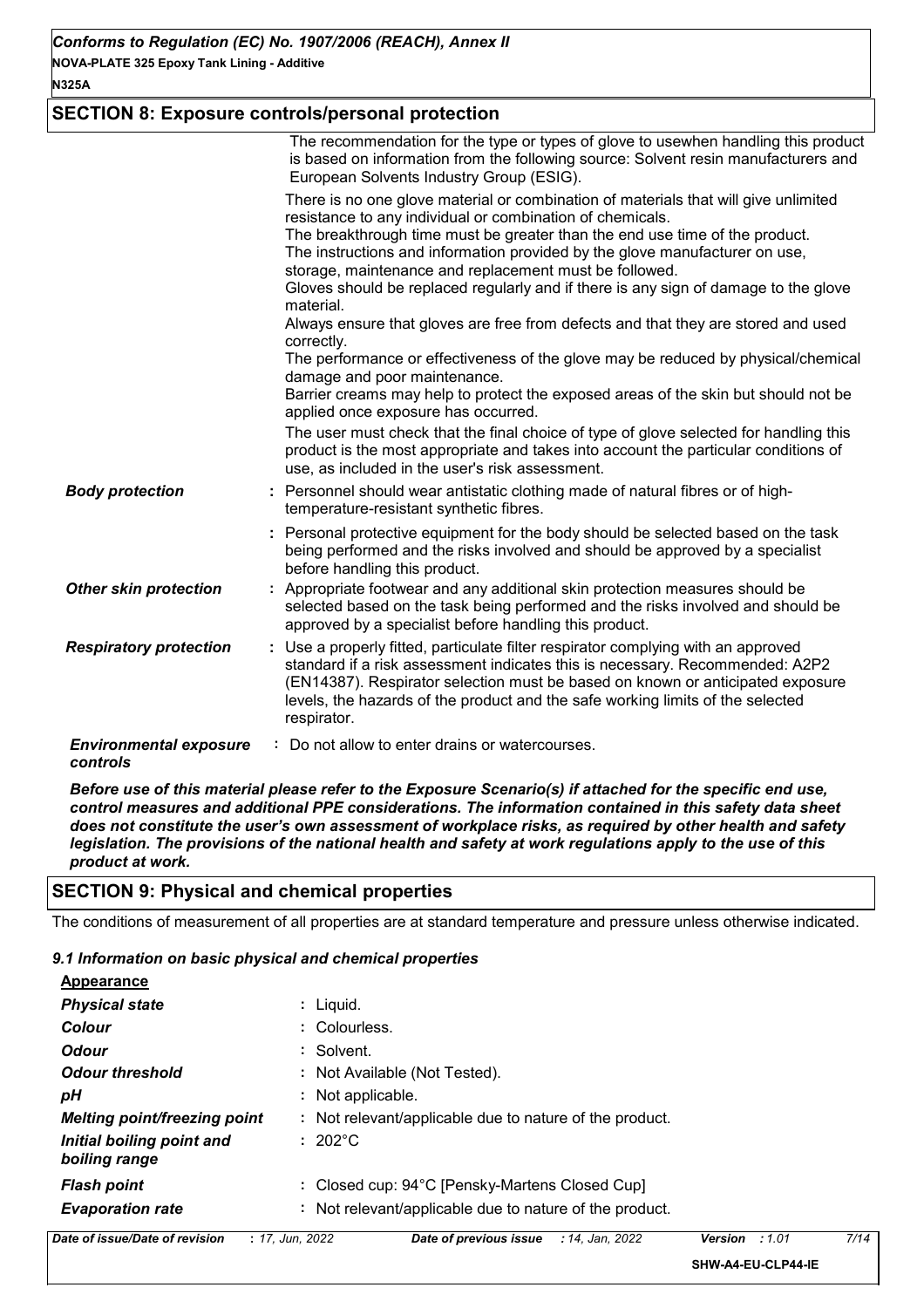## **SECTION 9: Physical and chemical properties**

| <b>Flammability (solid, gas)</b>                | : Not relevant/applicable due to nature of the product.                                          |
|-------------------------------------------------|--------------------------------------------------------------------------------------------------|
| Upper/lower flammability or<br>explosive limits | : LEL: 1.1% (Salicylic Acid)<br>UEL: 13% (Phenylmethanol)                                        |
| <b>Vapour pressure</b>                          | $: 0.02$ kPa (0.15 mm Hg)                                                                        |
| <b>Vapour density</b>                           | : $3.72$ [Air = 1]                                                                               |
| <b>Relative density</b>                         | : 1.07                                                                                           |
| Solubility(ies)                                 | : Not relevant/applicable due to nature of the product.                                          |
| water                                           | <b>Partition coefficient: n-octanol/</b> : Not relevant/applicable due to nature of the product. |
| <b>Auto-ignition temperature</b>                | : Not relevant/applicable due to nature of the product.                                          |
| <b>Decomposition temperature</b>                | : Not relevant/applicable due to nature of the product.                                          |
| <b>Viscosity</b>                                | : Kinematic (40 $^{\circ}$ C): >20.5 mm <sup>2</sup> /s                                          |
| <b>Explosive properties</b>                     | : Under normal conditions of storage and use, hazardous reactions will not occur.                |
| <b>Oxidising properties</b>                     | : Under normal conditions of storage and use, hazardous reactions will not occur.                |

| <b>SECTION 10: Stability and reactivity</b> |                                                                                                                                     |  |  |  |
|---------------------------------------------|-------------------------------------------------------------------------------------------------------------------------------------|--|--|--|
| 10.1 Reactivity                             | : No specific test data related to reactivity available for this product or its ingredients.                                        |  |  |  |
| <b>10.2 Chemical stability</b>              | : Stable under recommended storage and handling conditions (see Section 7).                                                         |  |  |  |
| 10.3 Possibility of<br>hazardous reactions  | : Under normal conditions of storage and use, hazardous reactions will not occur.                                                   |  |  |  |
| 10.4 Conditions to avoid                    | : When exposed to high temperatures may produce hazardous decomposition<br>products.                                                |  |  |  |
| 10.5 Incompatible materials                 | : Keep away from the following materials to prevent strong exothermic reactions:<br>oxidising agents, strong alkalis, strong acids. |  |  |  |
| 10.6 Hazardous<br>decomposition products    | : Decomposition products may include the following materials: carbon monoxide,<br>carbon dioxide, smoke, oxides of nitrogen.        |  |  |  |
|                                             | <b>Defer to Continu 7: UANDI INC AND CTODACE and Continue O. EVROCURE CONTROL CIREDCONAL</b>                                        |  |  |  |

*Refer to Section 7: HANDLING AND STORAGE and Section 8: EXPOSURE CONTROLS/PERS( PROTECTION for additional handling information and protection of employees.*

## **SECTION 11: Toxicological information**

#### *11.1 Information on toxicological effects*

There are no data available on the mixture itself. Procedure used to derive the classification according to Regulation (EC) No. 1272/2008 [CLP/GHS]. See Sections 2 and 3 for details.

Exposure to component solvent vapour concentrations in excess of the stated occupational exposure limit may result in adverse health effects such as mucous membrane and respiratory system irritation and adverse effects on the kidneys, liver and central nervous system. Symptoms and signs include headache, dizziness, fatigue, muscular weakness, drowsiness and, in extreme cases, loss of consciousness.

Solvents may cause some of the above effects by absorption through the skin. Repeated or prolonged contact with the mixture may cause removal of natural fat from the skin, resulting in non-allergic contact dermatitis and absorption through the skin.

If splashed in the eyes, the liquid may cause irritation and reversible damage.

Ingestion may cause nausea, diarrhea and vomiting.

This takes into account, where known, delayed and immediate effects and also chronic effects of components from short-term and long-term exposure by oral, inhalation and dermal routes of exposure and eye contact.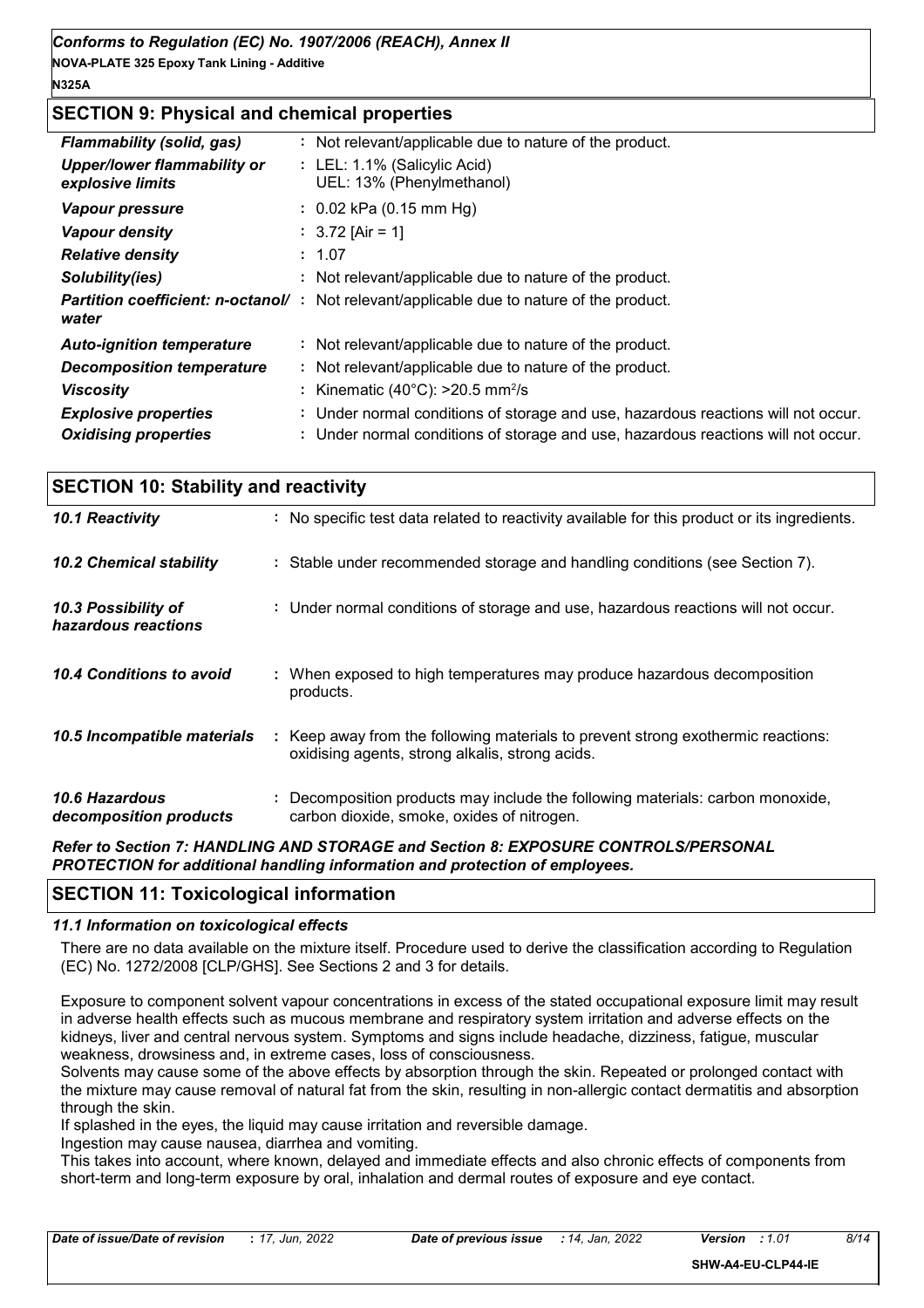## **SECTION 11: Toxicological information**

Contains cyclohex-1,2-ylenediamine. May produce an allergic reaction.

#### **Acute toxicity**

| <b>Product/ingredient name</b> | <b>Result</b> | <b>Species</b> | <b>Dose</b> | <b>Exposure</b> |
|--------------------------------|---------------|----------------|-------------|-----------------|
| Phenylmethanol                 | LD50 Dermal   | Rabbit         | 2000 mg/kg  |                 |
|                                | LD50 Oral     | Rat            | 1230 mg/kg  |                 |
| 1,2-Cyclohexanediamine         | LD50 Oral     | Rat            | 4556 mg/kg  |                 |

#### **Acute toxicity estimates**

| Route                | <b>ATE value</b> |
|----------------------|------------------|
| Oral                 | 1712.61 mg/kg    |
| Dermal               | 7333.33 mg/kg    |
| Inhalation (vapours) | 24.44 mg/l       |

#### **Irritation/Corrosion**

| <b>Product/ingredient name</b> | <b>Result</b>            | <b>Species</b> | <b>Score</b>             | <b>Exposure</b>         | <b>Observation</b> |
|--------------------------------|--------------------------|----------------|--------------------------|-------------------------|--------------------|
| Phenylmethanol                 | Skin - Mild irritant     | Man            |                          | l48 hours 16            |                    |
|                                | Skin - Moderate irritant | Pig            | $\overline{\phantom{0}}$ | mg<br>$100 \%$          |                    |
|                                | Skin - Moderate irritant | Rabbit         |                          | 24 hours 100   -        |                    |
| 1,2-Cyclohexanediamine         | Skin - Moderate irritant | Rabbit         | $\overline{\phantom{0}}$ | Img<br>24 hours 500   - |                    |
|                                | Skin - Severe irritant   | Rabbit         | $\blacksquare$           | lmg<br>$0.5$ MI         |                    |
| <b>Conclusion/Summary</b>      | Not available.           |                |                          |                         |                    |

#### **Sensitisation**

No data available

#### *Conclusion/Summary* **:** Not available.

**Mutagenicity**

No data available

**Carcinogenicity**

No data available

#### **Reproductive toxicity**

No data available

#### **Teratogenicity**

No data available

#### **Specific target organ toxicity (single exposure)**

| Category   | Route of<br>exposure | <b>Target organs</b>            |
|------------|----------------------|---------------------------------|
| Category 3 |                      | Respiratory tract<br>irritation |
|            |                      |                                 |
| Category   | Route of<br>exposure | <b>Target organs</b>            |
|            |                      |                                 |

## **Aspiration hazard**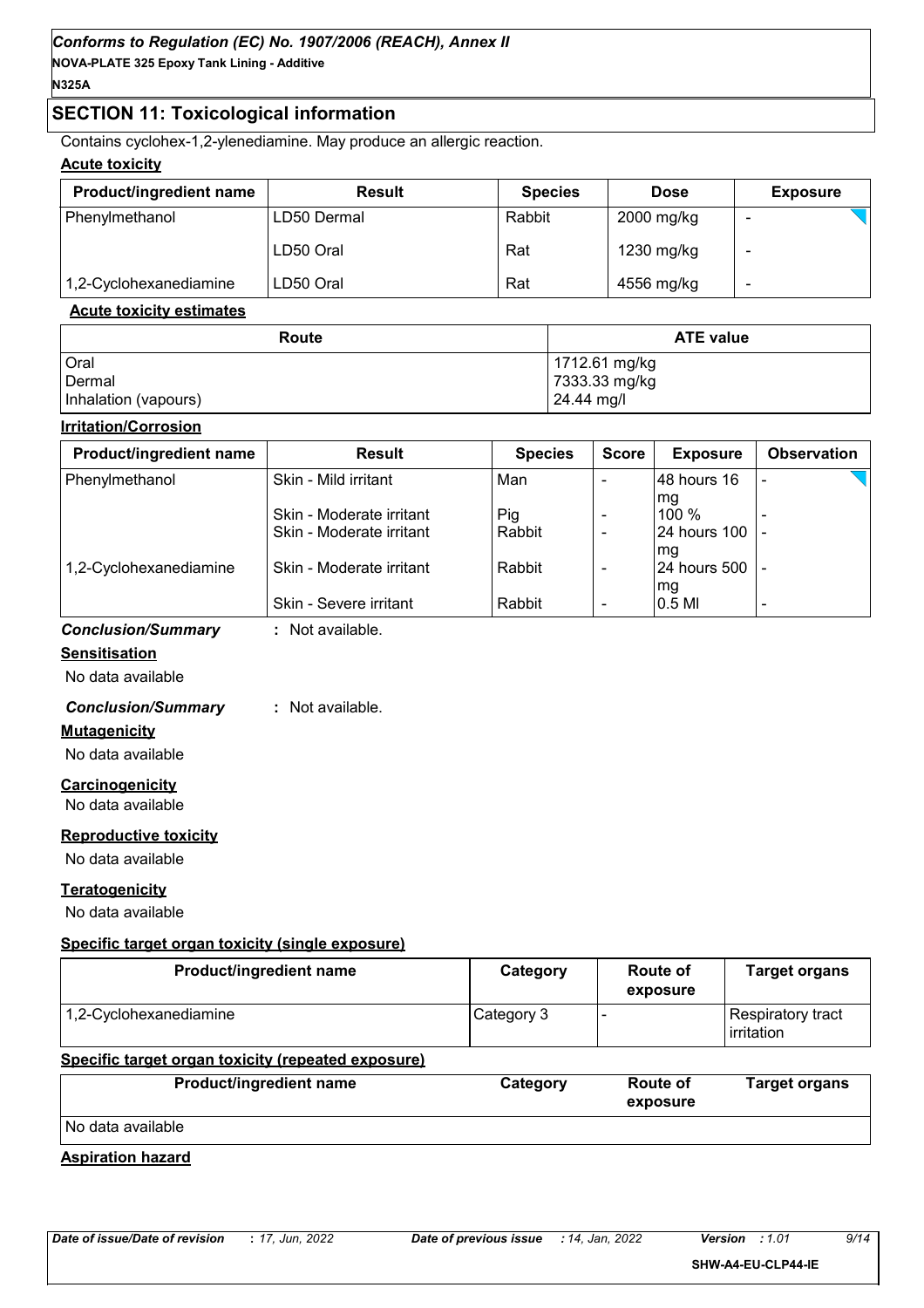## *Conforms to Regulation (EC) No. 1907/2006 (REACH), Annex II*

**NOVA-PLATE 325 Epoxy Tank Lining - Additive N325A**

## **SECTION 11: Toxicological information**

#### **Product/ingredient name** Result

No data available

*Other information* **:** : Not available.

## **SECTION 12: Ecological information**

#### *12.1 Toxicity*

There are no data available on the mixture itself. Do not allow to enter drains or watercourses.

| Procedure used to derive the classification according to Regulation (EC) No. 1272/2008 [CLP/GHS] |  |
|--------------------------------------------------------------------------------------------------|--|
|                                                                                                  |  |

| <b>Product/ingredient name</b>   | <b>Result</b>                                                          | <b>Species</b>                                                              | <b>Exposure</b>       |
|----------------------------------|------------------------------------------------------------------------|-----------------------------------------------------------------------------|-----------------------|
| Phenylmethanol<br>Salicylic Acid | Acute LC50 10000 µg/l Fresh water<br>Acute LC50 111.7 mg/l Fresh water | <b>Fish - Lepomis macrochirus</b><br>  Daphnia - Daphnia magna -<br>Neonate | 96 hours<br>148 hours |
|                                  | Chronic NOEC 5.6 mg/l Fresh water                                      | Daphnia - Daphnia magna -<br>Neonate                                        | 21 days               |

#### *12.2 Persistence and degradability*

| Product/ingredient name   | Test                     | <b>Result</b> |                   | <b>Dose</b> |         | <b>Inoculum</b>         |
|---------------------------|--------------------------|---------------|-------------------|-------------|---------|-------------------------|
| No data available         |                          |               |                   |             |         |                         |
| <b>Conclusion/Summary</b> | : Not available.         |               |                   |             |         |                         |
| Product/ingredient name   | <b>Aquatic half-life</b> |               | <b>Photolysis</b> |             |         | <b>Biodegradability</b> |
| Phenylmethanol            |                          |               |                   |             | Readily |                         |

#### *12.3 Bioaccumulative potential*

| <b>Product/ingredient name</b> | $\mathsf{L}\mathsf{o}\mathsf{q}\mathsf{P}_\mathsf{ow}$ | <b>BCF</b> | <b>Potential</b> |
|--------------------------------|--------------------------------------------------------|------------|------------------|
| No data available              |                                                        |            |                  |

#### *12.4 Mobility in soil*

| <b>Soil/water partition</b><br>coefficient (Koc) | : Not available. |
|--------------------------------------------------|------------------|
| <b>Mobility</b>                                  | : Not available. |

#### *12.5 Results of PBT and vPvB assessment*

This mixture does not contain any substances that are assessed to be a PBT or a vPvB.

#### *12.6 Other adverse effects* : No known significant effects or critical hazards.

**:** Avoid dispersal of spilt material and runoff and contact with soil, waterways, drains and sewers.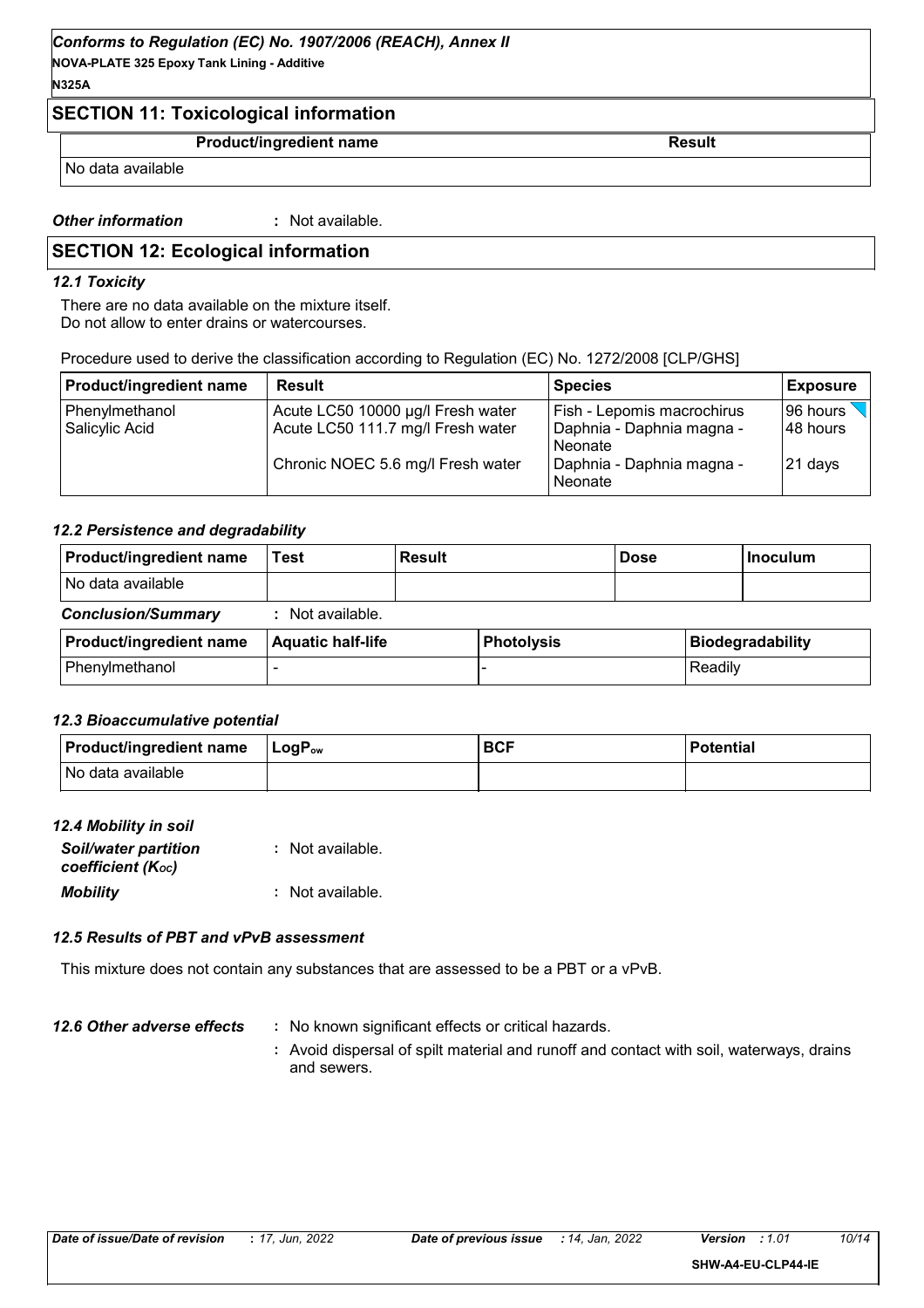## **SECTION 13: Disposal considerations**

#### *13.1 Waste treatment methods*

| <b>Product</b>                    |                                                                                                                                                                                                                                                                                                                                                                                                                                                                                                                                                    |
|-----------------------------------|----------------------------------------------------------------------------------------------------------------------------------------------------------------------------------------------------------------------------------------------------------------------------------------------------------------------------------------------------------------------------------------------------------------------------------------------------------------------------------------------------------------------------------------------------|
| <b>Methods of disposal</b>        | The generation of waste should be avoided or minimised wherever possible.<br>Disposal of this product, solutions and any by-products should at all times comply<br>with the requirements of environmental protection and waste disposal legislation<br>and any regional local authority requirements. Dispose of surplus and non-<br>recyclable products via a licensed waste disposal contractor. Waste should not be<br>disposed of untreated to the sewer unless fully compliant with the requirements of<br>all authorities with jurisdiction. |
| <b>Hazardous waste</b>            | : Yes.                                                                                                                                                                                                                                                                                                                                                                                                                                                                                                                                             |
| European waste<br>catalogue (EWC) | : waste paint and varnish containing organic solvents or other hazardous substances<br>08 01 11*                                                                                                                                                                                                                                                                                                                                                                                                                                                   |
| <b>Disposal considerations</b>    | Do not allow to enter drains or watercourses.<br>÷<br>Dispose of according to all federal, state and local applicable regulations.<br>If this product is mixed with other wastes, the original waste product code may no<br>longer apply and the appropriate code should be assigned.<br>For further information, contact your local waste authority.                                                                                                                                                                                              |
| Packaging                         |                                                                                                                                                                                                                                                                                                                                                                                                                                                                                                                                                    |
| <b>Methods of disposal</b>        | The generation of waste should be avoided or minimised wherever possible. Waste<br>packaging should be recycled. Incineration or landfill should only be considered<br>when recycling is not feasible.                                                                                                                                                                                                                                                                                                                                             |
| <b>Disposal considerations</b>    | Using information provided in this safety data sheet, advice should be obtained from<br>the relevant waste authority on the classification of empty containers. Empty<br>containers must be scrapped or reconditioned. Dispose of containers contaminated<br>by the product in accordance with local or national legal provisions.                                                                                                                                                                                                                 |
| European waste<br>catalogue (EWC) | packaging containing residues of or contaminated by hazardous substances 1501<br>$10*$                                                                                                                                                                                                                                                                                                                                                                                                                                                             |
| <b>Special precautions</b>        | This material and its container must be disposed of in a safe way. Care should be<br>taken when handling emptied containers that have not been cleaned or rinsed out.<br>Empty containers or liners may retain some product residues. Avoid dispersal of<br>spilt material and runoff and contact with soil, waterways, drains and sewers.                                                                                                                                                                                                         |

# **SECTION 14: Transport information**

|                                                 | <b>ADR/RID</b>         | <b>IMDG</b>                            | <b>IATA</b>            |
|-------------------------------------------------|------------------------|----------------------------------------|------------------------|
| 14.1 UN number                                  | <b>UN3066</b>          | <b>UN3066</b>                          | <b>UN3066</b>          |
| 14.2 UN proper<br>shipping name                 | PAINT RELATED MATERIAL | PAINT RELATED MATERIAL                 | PAINT RELATED MATERIAL |
| 14.3 Transport<br>Hazard Class(es)/<br>Label(s) | 8<br>双气                | 8                                      | 8<br><u>ು ∠</u>        |
| 14.4 Packing<br>group                           | $\mathbf{III}$         | $\mathbf{III}$                         | III                    |
| 14.5<br><b>Environmental</b><br>hazards         | No.                    | No.                                    | No.                    |
| <b>Additional</b><br>information                | Tunnel code E          | <b>Emergency schedules F-A,</b><br>S-B | $\blacksquare$         |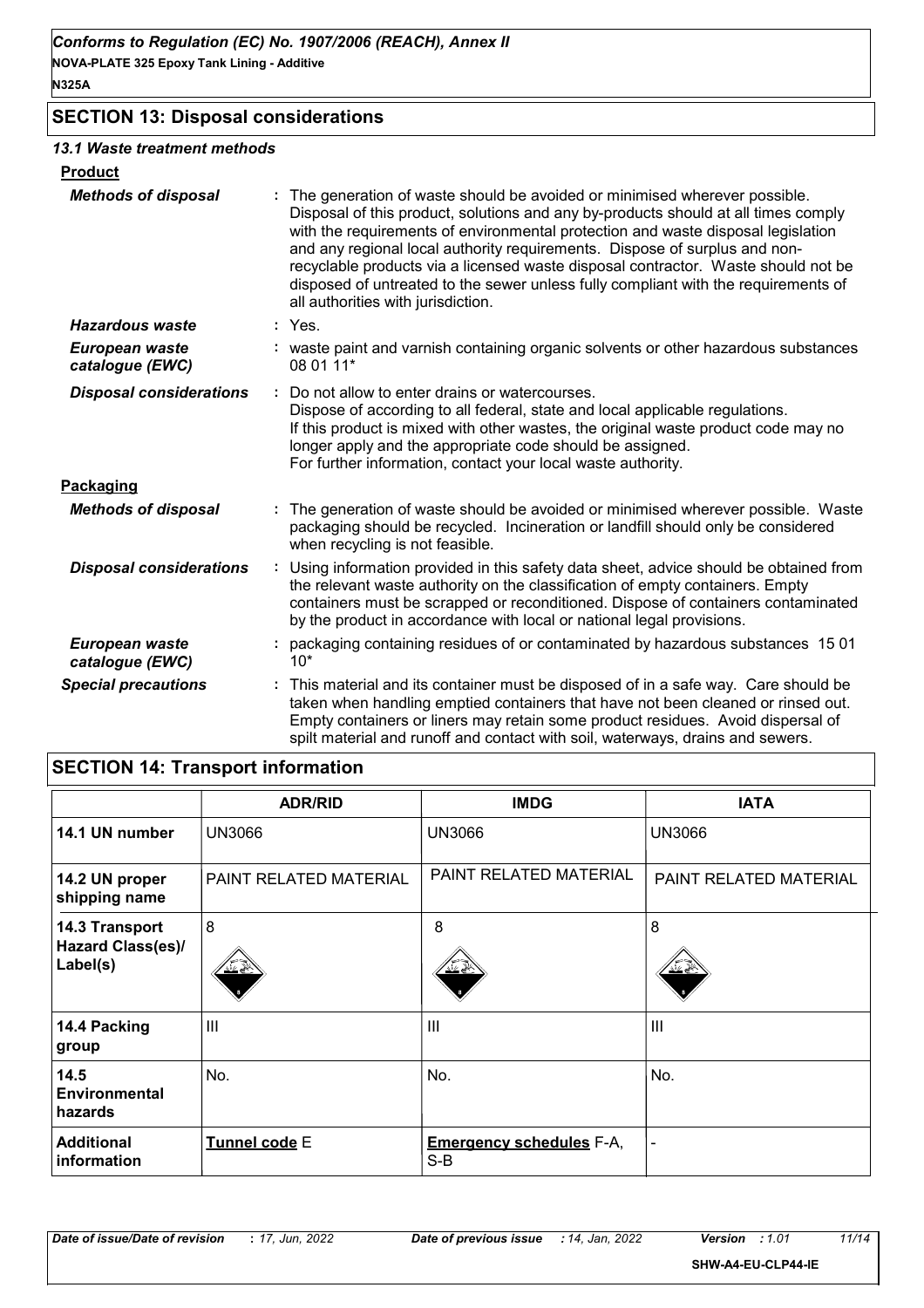## **SECTION 14: Transport information**

*14.6 Special precautions for user* **Transport within user's premises:** always transport in closed containers that are **:** upright and secure. Ensure that persons transporting the product know what to do in the event of an accident or spillage.

*14.7 Transport in bulk according to IMO instruments* **:** Not applicable.

*Multi-modal shipping descriptions are provided for informational purposes and do not consider container sizes. The presence of a shipping description for a particular mode of transport (sea, air, etc.), does not indicate that the product is packaged suitably for that mode of transport. All packaging must be reviewed for suitability prior to shipment, and compliance with the applicable regulations is the sole responsibility of the person offering the product for transport. People loading and unloading dangerous goods must be trained on all of the risks deriving from the substances and on all actions in case of emergency situations.*

#### **SECTION 15: Regulatory information**

*15.1 Safety, health and environmental regulations/legislation specific for the substance or mixture*

#### **EU Regulation (EC) No. 1907/2006 (REACH)**

#### **Annex XIV - List of substances subject to authorisation**

#### **Annex XIV**

None of the components are listed.

**Other EU regulations** *VOC content* **: w/w** *(2010/75/EU)* **g/l** w/w **Annex XVII - Restrictions :** Not applicable. **on the manufacture, placing on the market and use of certain dangerous substances, mixtures and articles**

## 322

*Seveso Directive*

**National regulations** This product is not controlled under the Seveso Directive.

*15.2 Chemical safety assessment*

**:** No Chemical Safety Assessment has been carried out.

## **SECTION 16: Other information**

|                          | $\triangledown$ Indicates information that has changed from previously issued version.      |
|--------------------------|---------------------------------------------------------------------------------------------|
| <b>Abbreviations and</b> | $:$ ATE = Acute Toxicity Estimate                                                           |
| acronyms                 | CLP = Classification, Labelling and Packaging Regulation [Regulation (EC) No.<br>1272/2008] |
|                          | DMEL = Derived Minimal Effect Level                                                         |
|                          | DNEL = Derived No Effect Level                                                              |
|                          | EUH statement = CLP-specific Hazard statement                                               |
|                          | PBT = Persistent, Bioaccumulative and Toxic                                                 |
|                          | PNEC = Predicted No Effect Concentration                                                    |
|                          | <b>RRN = REACH Registration Number</b>                                                      |
|                          | vPvB = Very Persistent and Very Bioaccumulative                                             |
|                          | $N/A = Not available$                                                                       |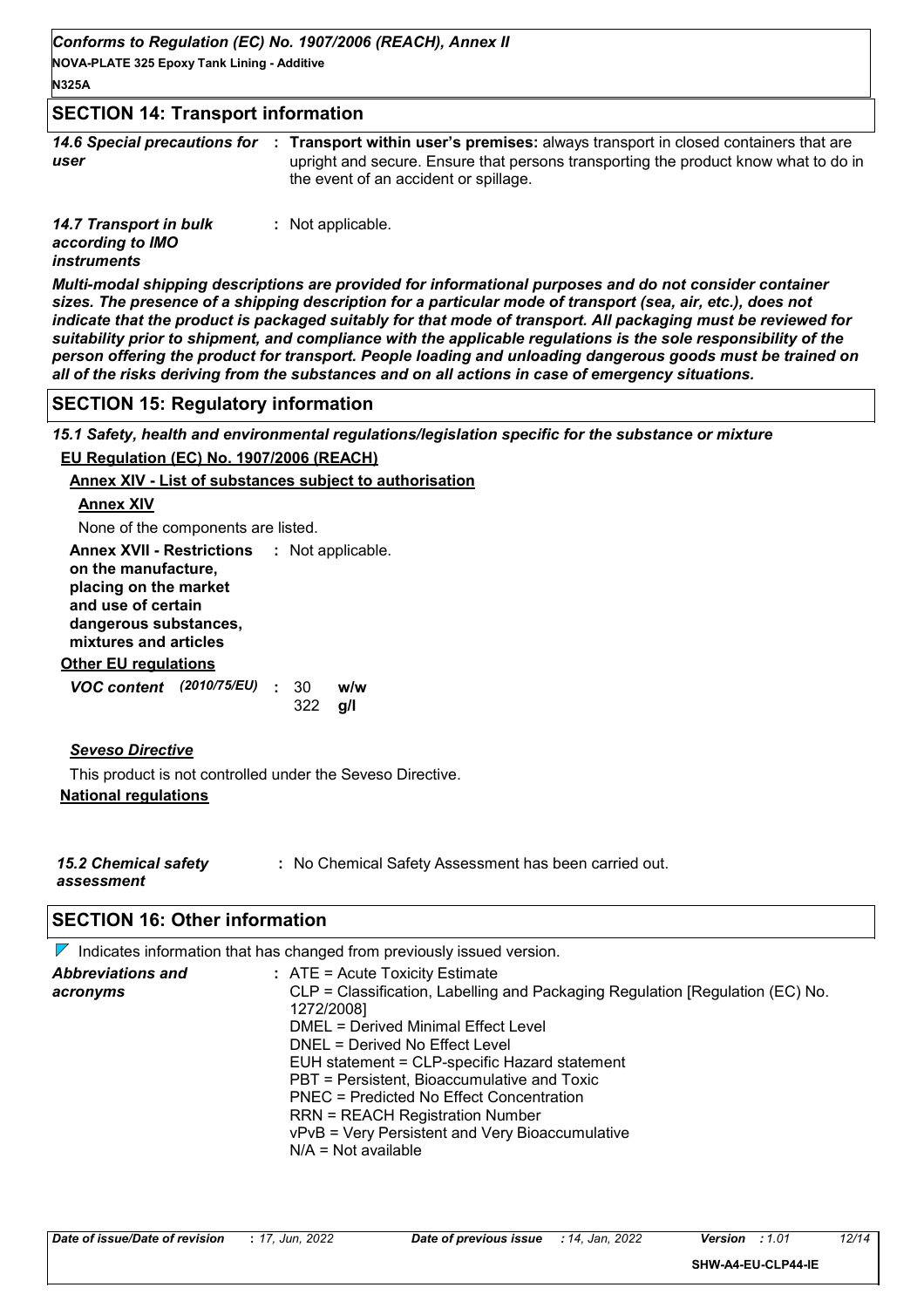#### **N325A**

# **SECTION 16: Other information**

| Key literature references | : Regulation (EC) No. 1272/2008 [CLP]                                      |
|---------------------------|----------------------------------------------------------------------------|
| and sources for data      | ADR = The European Agreement concerning the International Carriage of      |
|                           | Dangerous Goods by Road                                                    |
|                           | IATA = International Air Transport Association                             |
|                           | <b>IMDG</b> = International Maritime Dangerous Goods                       |
|                           | Conforms to Regulation (EC) No. 1907/2006 (REACH), Annex II, as amended by |
|                           | Commission Regulation (EU) 2015/830                                        |
|                           | Directive 2012/18/EU, and relative amendments & additions                  |
|                           | Directive 2008/98/EC, and relative amendments & additions                  |
|                           | Directive 2009/161/EU, and relative amendments & additions                 |
|                           | <b>CEPE Guidelines</b>                                                     |
|                           |                                                                            |

#### **Procedure used to derive the classification according to Regulation (EC) No. 1272/2008 [CLP/GHS]**

|                                                                                     | <b>Classification</b>                                                                                   | <b>Justification</b>                                                                                                                                                                                                                                                                                                                         |
|-------------------------------------------------------------------------------------|---------------------------------------------------------------------------------------------------------|----------------------------------------------------------------------------------------------------------------------------------------------------------------------------------------------------------------------------------------------------------------------------------------------------------------------------------------------|
| Acute Tox. 4, H302<br>Skin Corr. 1A, H314<br>Eye Dam. 1, H318<br>Skin Sens. 1, H317 |                                                                                                         | Calculation method<br><b>Calculation method</b><br>Calculation method<br><b>Calculation method</b>                                                                                                                                                                                                                                           |
| <b>Full text of abbreviated H</b><br><b>statements</b>                              | : H302<br>H312<br>H314<br>H317<br>H318<br>H319<br>H332<br>H335<br>H361d                                 | Harmful if swallowed.<br>Harmful in contact with skin.<br>Causes severe skin burns and eye damage.<br>May cause an allergic skin reaction.<br>Causes serious eye damage.<br>Causes serious eye irritation.<br>Harmful if inhaled.<br>May cause respiratory irritation.<br>Suspected of damaging the unborn child.                            |
| <b>Full text of classifications</b><br>[CLP/GHS]                                    | $:$ Acute Tox. 4<br>Eye Dam. 1<br>Eye Irrit. 2<br>Repr. 2<br>Skin Corr. 1A<br>Skin Sens. 1<br>STOT SE 3 | <b>ACUTE TOXICITY - Category 4</b><br>SERIOUS EYE DAMAGE/EYE IRRITATION - Category 1<br>SERIOUS EYE DAMAGE/EYE IRRITATION - Category 2<br>REPRODUCTIVE TOXICITY - Category 2<br>SKIN CORROSION/IRRITATION - Category 1A<br><b>SKIN SENSITISATION - Category 1</b><br>SPECIFIC TARGET ORGAN TOXICITY - SINGLE<br><b>EXPOSURE - Category 3</b> |
| <b>Date of printing</b>                                                             | $: 17,$ Jun, 2022.                                                                                      |                                                                                                                                                                                                                                                                                                                                              |
| Date of issue/Date of<br>revision                                                   | : $17$ , Jun, 2022                                                                                      |                                                                                                                                                                                                                                                                                                                                              |
| Date of previous issue                                                              | : 14, Jan, 2022                                                                                         |                                                                                                                                                                                                                                                                                                                                              |
|                                                                                     | information.                                                                                            | : If there is no previous validation date please contact your supplier for more                                                                                                                                                                                                                                                              |
| <b>Version</b>                                                                      | : 1.01                                                                                                  |                                                                                                                                                                                                                                                                                                                                              |

#### **Notice to reader**

*It is recommended that each customer or recipient of this Safety Data Sheet (SDS) study it carefully and consult resources, as necessary or appropriate, to become make themselves aware of and understand the data contained in this SDS and any hazards that may be associated with the product. This information is provided in good faith and believed to be accurate as of the effective date mentioned herein. However, no warranty, express or implied, is given. The information presented here applies only to the product as shipped. The addition of any material can may change later the composition, hazards and risks of the product. Products shall should not be repackaged, modified, or tinted except as specifically instructed by the manufacturer, including but not limited to, the incorporation of products not specified by the manufacturer, or the use or addition of products in proportions not specified by the manufacturer. Regulatory requirements are subject to change and may differ between various locations and jurisdictions. The customer/buyer/user is responsible to ensure that his activities comply with all country, federal, state, provincial or local laws. The* 

*Date of issue/Date of revision* **:** *17, Jun, 2022 Date of previous issue : 14, Jan, 2022 Version : 1.01 13/14*